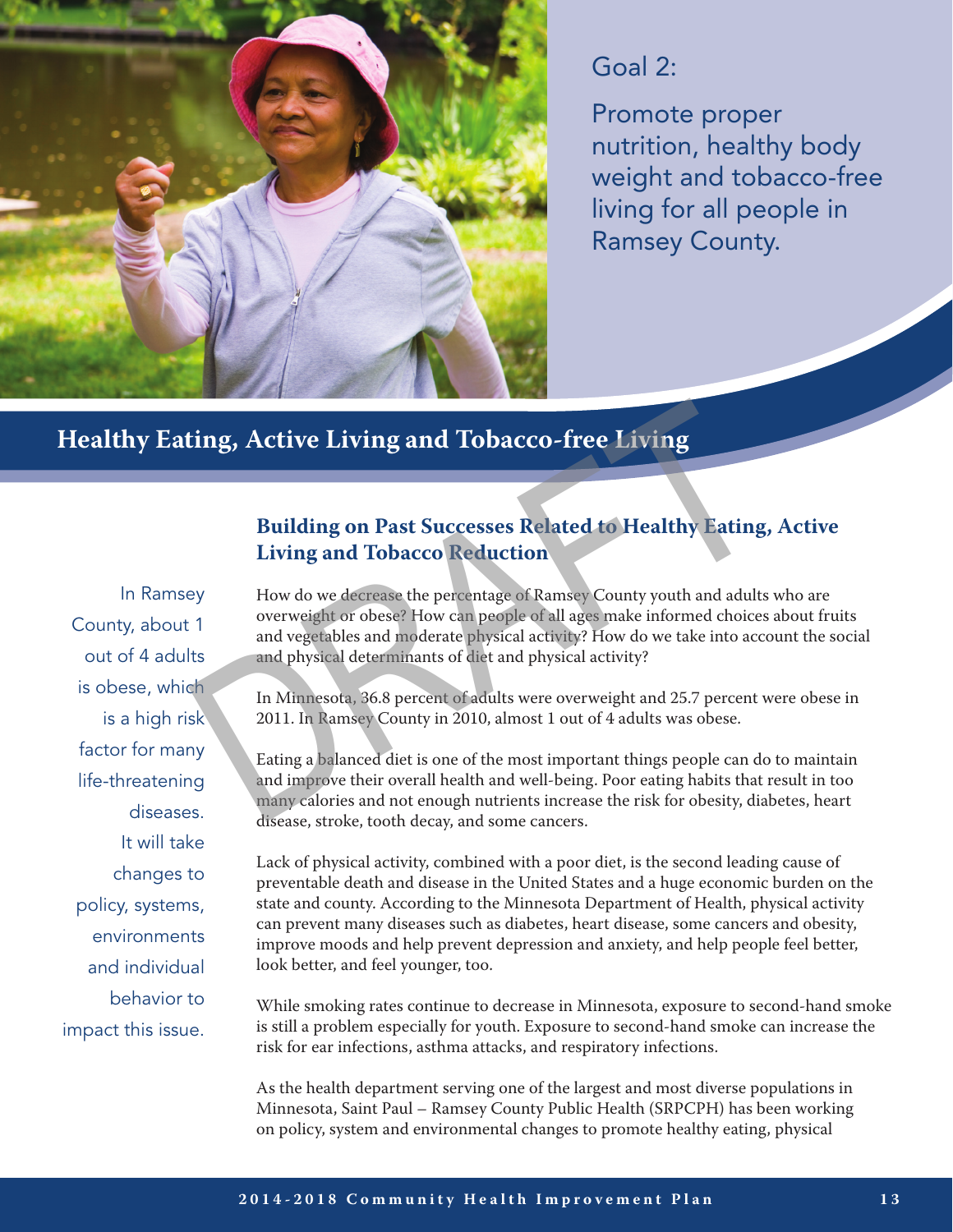activity and tobacco use reduction in recent years. Much of this work has been done as part of the Statewide Health Improvement Program (SHIP), which focuses on sustainable changes that support individual choices about health.

Since its inception, the SHIP work has been done in partnership with Ramsey County community organizations, residents, other local public health departments and cities. Those involved have a commitment to making the healthy choice the easy choice. This goal area will integrate with and amplify SHIP work for a sustained focus on cross-sector community partnerships on healthy eating and active living and tobacco use reduction.

To help make changes that last, community solutions in this area will consider:

- Knowledge and attitudes
- Access to fruits and vegetables
- Increased opportunities for physical activity
- Food and agricultural policies
- Tobacco-free living

Strategies in this goal area will address healthy eating, active living and tobacco reduction and take into consideration key data relevant to diverse adult and youth populations across Ramsey County.

# Why This Is A Priority Issue

Some key data points from the Ramsey County Community Health Assessment illustrate why "healthy eating, active living and tobacco reduction" is a priority issue in Ramsey County. and area will address healthy eating, active living and tobacco reduction and take in<br>that a relevant to diverse adult and youth populations across Ramsey County.<br>
A Priority Issue<br>
A Priority Issue in Ramsey County.<br>
A Pr

- Fifty-seven percent of Saint Paul residents and 32 percent of suburban residents are "inactive."
- In the metro area, Ramsey County has the lowest percentage of residents responding that their neighborhood was a very pleasant place to walk.
- Only one fifth of Ramsey County 6th, 9th and 12th graders report consuming the recommended five servings of fruits and vegetables per day.
- Currently, American adults and youth consume an average of 400 calories per day from beverages alone.
- •Nearly one in every four (23.5%) American adults ages 18-34 report that they currently smoke.

## Population Health Objectives

- **Objective 1.** Increase the percentage of Ramsey County 9th graders who eat 4 or more servings of fruits (not including fruit juice) per day from 9 percent to 12 percent by December 2018.
- **Objective 2.** Increase the percentage of Ramsey County 9th graders who eat 4 or more servings of vegetables per day from 6 percent to 9 percent by December 2018.
- **Objective 3.** Increase the percentage of Ramsey County 9th graders who get moderate physical activity for 60+ minutes for 7 days per week from 18 percent to 20 percent by December 2018.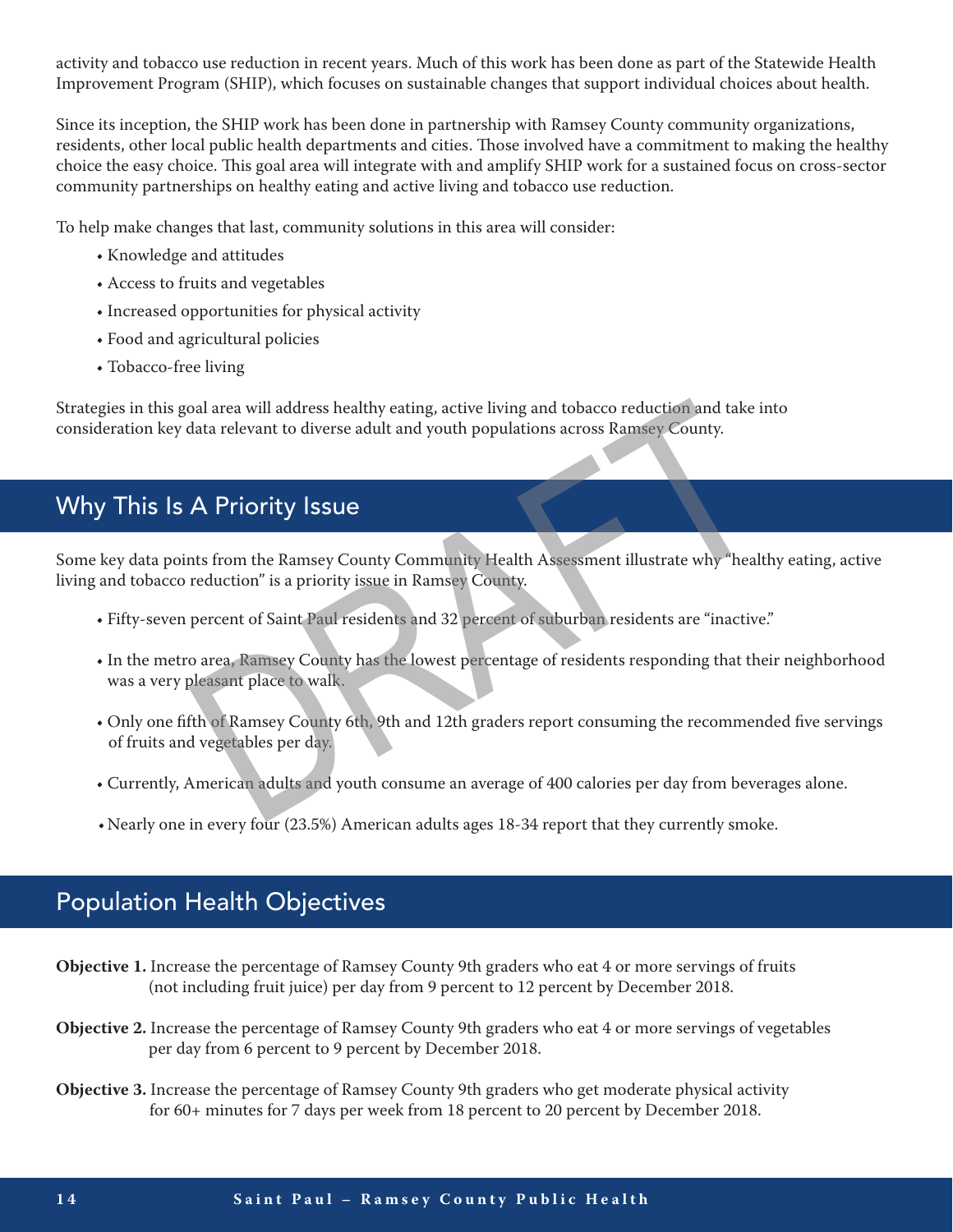- **Objective 4.** Increase the percentage of Ramsey County adults who eat 5 or more fruits and vegetables per day from 34 percent to 37 percent by December 2018.
- **Objective 5.** Increase the percentage of Ramsey County adults who get moderate physical activity for 150+ minutes per week from 60 percent to 63 percent by December 2018.

**Objective 6.** Reduce the percentage of adult smokers from 9 percent to 7 percent by December 2018.

# What We Will Do About It

| <b>Population Health</b><br>Objective # | <b>Action Team Objectives</b>                                                                                                                                                                                                                                                                | <b>Action Team Strategies</b>                                                                                                                                                                                                                                             |
|-----------------------------------------|----------------------------------------------------------------------------------------------------------------------------------------------------------------------------------------------------------------------------------------------------------------------------------------------|---------------------------------------------------------------------------------------------------------------------------------------------------------------------------------------------------------------------------------------------------------------------------|
| 1, 2                                    | Implement at least one of the following<br>healthy eating strategies (a. "Smarter<br>Lunchrooms"; b. wellness policy; c. school-<br>based agriculture; d. vending and/or school<br>store offerings) in at least one school in<br>each Ramsey County school district by<br>Ocotober 31, 2017. | a. Work in partnership with district wellness teams and SHIP<br>coordinators.<br>b. Offer technical assistance and resources for healthy eating<br>training.<br>c. Contract with school districts to implement objective.                                                 |
| $\mathfrak{Z}$                          | Implement at least one of the following<br>active living strategies (a. "Quality PE"; b.<br>"Active Recess"; c. "Safe Routes to School";<br>d. "Active Classrooms") in at least one<br>school in each Ramsey County school<br>district by Ocotober 31, 2017.                                 | a. Work in partnership with district wellness teams and SHIP<br>coordinators.<br>b. Offer technical assistance and resources for active living<br>training.<br>e. Contract with school districts to implement objective.                                                  |
| 4, 5, 6                                 | Increase the number of Ramsey County<br>worksites with wellness strategies<br>promoting healthy eating, active living,<br>and/or tobacco cessation from 8 to 25<br>by October 31, 2017.                                                                                                      | a. Collaborate with the Saint Paul Area Chamber of Commerce<br>to engage worksites.<br>b. Offer technical assitance and resources for training.<br>c. Contract with Saint Paul Chamber of Commerce to<br>implement objective.                                             |
| 1, 2, 4                                 | Increase the number of Saint Paul Public<br>Housing Agency (PHA) resident advisory<br>groups that participate in the University<br>of MN Extension SNAP pilot project from<br>0 to 1 by October 31, 2017.                                                                                    | a. Collaborate with U of MN Extension SNAP educators.<br>b. Gather feedback from PHA residents in the advisory group<br>for use at other PHA sites.                                                                                                                       |
| 3, 5                                    | Build PHA capacity to host 6 community<br>walking events at PHA sites by October 31,<br>2017.                                                                                                                                                                                                | a. Collaborate with resident leadership councils and<br>community partners to host community walking events.                                                                                                                                                              |
| 6                                       | Increase the number of smoke-free policies<br>implemented in multi-unit housing prop-<br>erties in Ramsey County from 33 to 50 by<br>December 31, 2017.                                                                                                                                      | a. Partner with American Lung Association and PHA staff to<br>work with property managers.<br>b. Contract with American Lung Association to hire<br>community health workers to provide cessation trainings<br>and develop a Smoke-Free Housing Property Manager's guide. |